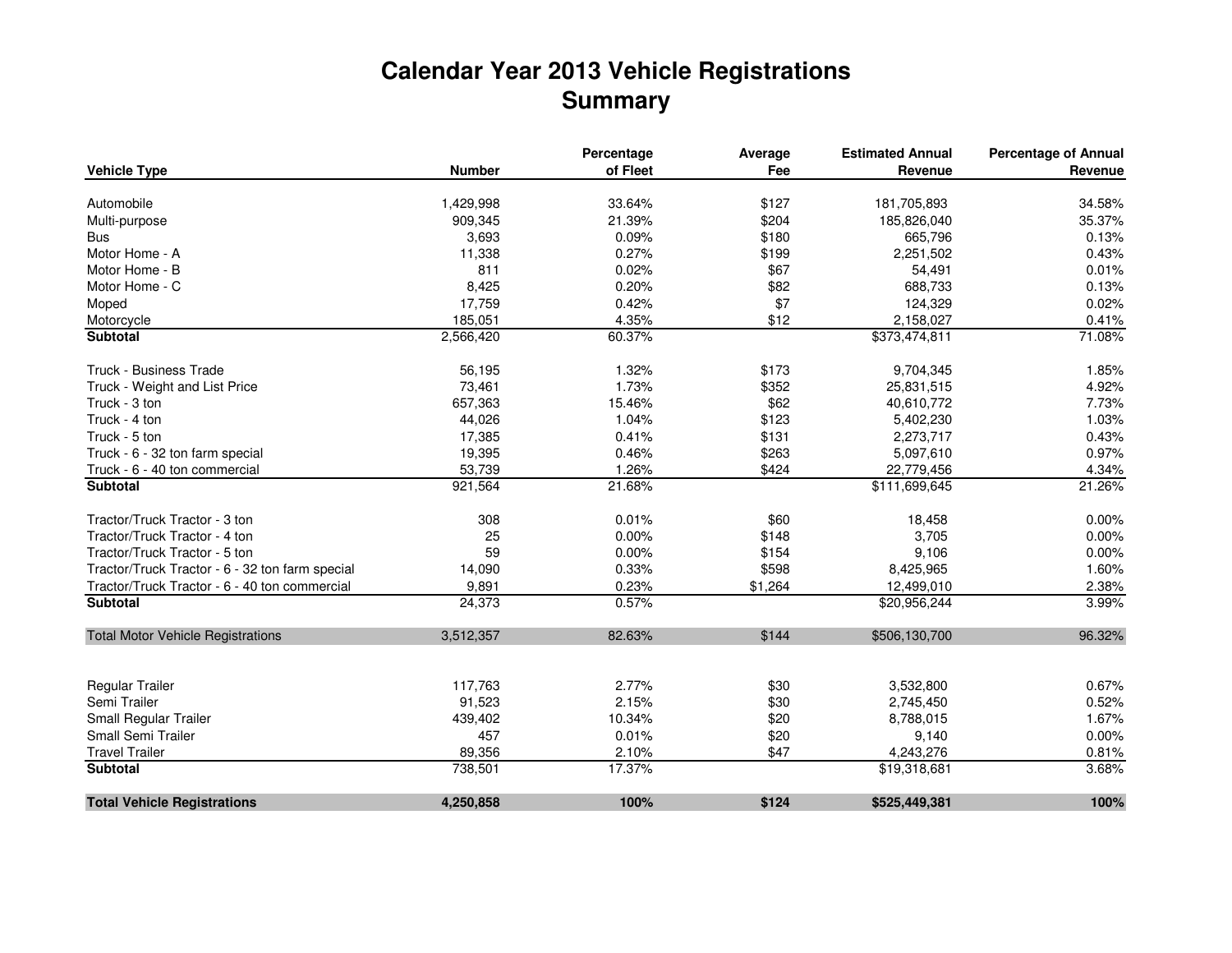## **2013 Vehicle Registrations by County**

|                              | Automobile Bus  |                      | <b>Moped Motor</b> |           | <b>Motor</b>   | <b>Motor</b> |                | Motorcycle Multi-purpose | Regular        | Semi           | <b>Small Regular</b> | <b>Small Semi</b>   | <b>Truck</b> | <b>Travel</b> | <b>Truck</b>    | Truck - Business Truck - Weight |              | Grand             |
|------------------------------|-----------------|----------------------|--------------------|-----------|----------------|--------------|----------------|--------------------------|----------------|----------------|----------------------|---------------------|--------------|---------------|-----------------|---------------------------------|--------------|-------------------|
| County                       |                 |                      |                    | Home - A  | Home - B       | Home - C     |                |                          | Trailer        | Trailer        | Trailer              | <b>Trailer</b>      | Tractor      | Trailer       |                 | Trade                           | and List     | <b>Total</b>      |
| Adair                        | 3,460           |                      | 45                 | 32        |                | 24           | 447            | 2,176                    | 558            | 761            | 1,296                |                     | 193          | 301           | 3,59            | 317                             | 272          | 13,484            |
| <b>Adams</b>                 | 1,857           | $\overline{4}$<br>11 | 57<br>91           | 29<br>48  |                | 28<br>40     | 364<br>954     | 1,245                    | 479            | 332<br>849     | 787                  | -2                  | 106<br>129   | 261           | 2,217           | 177<br>453                      | 119<br>292   | 8,065<br>24,402   |
| Allamakee<br>Appanoose       | 6,744<br>5,936  | 18                   | 50                 | 69        |                | 42           | 700            | 4,563<br>3,395           | 687<br>713     | 470            | 3,387<br>2,288       | $\overline{2}$      | 67           | 517<br>479    | 5,628<br>5,02   | 232                             | 281          | 19,767            |
| Audubon                      | 2,826           | 6                    | 28                 | 33        |                | 16           | 439            | 1,844                    | 459            | 699            | 1,170                | 6                   | 237          | 295           | 2,635           | 376                             | 170          | 11,240            |
| <b>Benton</b>                | 13,154          | 18                   | 135                | 132       |                | 78           | 1,935          | 7,58                     | 1,375          | .207           | 5,781                |                     | 278          | 1,192         | 9,468           | 510                             | 634          | 43,484            |
| <b>Black Hawk</b>            | 58,701          | 262                  | 554                | 379       | 45             | 298          | 6,985          | 36,133                   | 3,138          | 1,677          | 16,746               | -9                  | 425          | 2,951         | 25,125          | 1,223                           | 3,008        | 157,659           |
| <b>Boone</b>                 | 12,495          | 26                   | 293                | 152       | 7              | 96           | 1,820          | 7,533                    | 1,522          | 577            | 5,456                |                     | 208          | 1,099         | 8,398           | 495                             | 722          | 40,902            |
| Bremer                       | 11,491          | 19                   | 212                | 96        | 6              | 60           | 1,585          | 7,161                    | 1,105          | 877            | 5,344                |                     | 265          | 1,045         | 7,461           | 601                             | 747          | 38,076            |
| <b>Buchanan</b>              | 9,953           | 12                   | 158                | 97        | 10             | 71           | 1,368          | 5,471                    | 1,145          | 895            | 4,574                |                     | 292          | 972           | 7,119           | 473                             | 595          | 33,208            |
| <b>Buena Vista</b>           | 8,401           | 23                   | 82                 | 46        |                | 30           | 1,123          | 6,438                    | 1,030          | 987            | 3,428                |                     | 303          | 604           | 6,014           | 548                             | 456          | 29,520            |
| <b>Butler</b>                | 7,111           | 11<br>5              | 119<br>110         | 63<br>64  | 3              | 57<br>41     | 1,374          | 4,697<br>2.755           | 1,012<br>556   | 655<br>972     | 4,054<br>2.231       |                     | 271<br>324   | 861<br>530    | 5,946<br>3.995  | 476<br>469                      | 339<br>198   | 27,049            |
| Calhoun<br>Carroll           | 5,018<br>9,135  | 17                   | 189                | 76        | 6              | 44           | 909<br>1,061   | 6,769                    | 1,060          | 2,153          | 3,252                | -3                  | 509          | 755           | 6,991           | 1,050                           | 499          | 18,184<br>33,569  |
| Cass                         | 6,375           | 11                   | 162                | 64        | 5              | 42           | 1,067          | 4,228                    | 792            | 1,005          | 2,329                |                     | 211          | 572           | 5,382           | 523                             | 374          | 23,149            |
| Cedar                        | 9,227           | 19                   | 116                | 99        | 7              | 70           | 1,321          | 5,364                    | 1,148          | 1,190          | 3,885                |                     | 253          | 744           | 6,564           | 444                             | 528          | 30,981            |
| <b>Cerro Gordo</b>           | 21,330          | 36                   | 505                | 169       | 12             | 113          | 2,923          | 13,505                   | 1,903          | 1,116          | 7,190                | 2                   | 309          | 1.440         | 10.692          | 785                             | 817          | 62,847            |
| Cherokee                     | 5,850           | 10                   | 173                | 63        | 3              | 38           | 957            | 3,821                    | 940            | 913            | 2,469                |                     | 245          | 558           | 4,689           | 468                             | 314          | 21,515            |
| Chickasaw                    | 6,402           | 10                   | 121                | 55        | 5              | 41           | 954            | 4,001                    | 966            | .490           | 3,107                |                     | 256          | 551           | 5,207           | 491                             | 245          | 23,903            |
| Clarke                       | 4,511           | 6                    | 14                 | 35        |                | 30           | 483            | 2.446                    | 438            | 529            | 1,391                |                     | 66           | 397           | 3,618           | 91                              | 204          | 14,265            |
| Clay                         | 7,961           | 30                   | 213                | 86        | 6              | 58           | 1,415          | 5,693                    | 857            | 1,081          | 3,735                |                     | 350          | 702           | 5,674           | 449                             | 386          | 28,703            |
| Clayton<br><b>Clinton</b>    | 8,332<br>22,736 | 18<br>18             | 122<br>376         | 64<br>179 | 5<br>12        | 63<br>148    | 1,370<br>3,297 | 5,320<br>13,698          | 898<br>1,665   | 1,350<br>1,537 | 4.164<br>8,425       | 11<br>10            | 206<br>335   | 717<br>1,608  | 7.025<br>13,509 | 595<br>487                      | 512<br>1,343 | 30,772<br>69,383  |
| Crawford                     | 7,012           | 13                   | 121                | 61        |                | 39           | 994            | 5,340                    | 907            | 1,211          | 2,589                | 10                  | 329          | 619           | 6,034           | 740                             | 431          | 26,451            |
| <b>Dallas</b>                | 31,828          | 76                   | 204                | 224       | 15             | 168          | 3,250          | 24,099                   | 2,044          | 725            | 7,330                |                     | 273          | 1,418         | 11,695          | 898                             | ,870         | 86,124            |
| Davis                        | 3,254           | 8                    | 55                 | 44        |                | 24           | 434            | 2,170                    | 529            | 575            | 1,546                | -2                  | 70           | 406           | 3,760           | 233                             | 165          | 13,276            |
| <b>Decatur</b>               | 3,318           | 10                   | 31                 | 38        | 3              | 23           | 419            | 2.003                    | 355            | 654            | 1.244                | 9                   | 89           | 333           | 3.193           | 175                             | 139          | 12,036            |
| <b>Delaware</b>              | 8,771           | 9                    | 107                | 83        | 4              | 61           | 1,278          | 5,426                    | 1,224          | 889            | 3,443                | 5                   | 205          | 770           | 6,900           | 625                             | 420          | 30,220            |
| <b>Des Moines</b>            | 18,729          | 50                   | 157                | 141       | 12             | 110          | 2,766          | 11,567                   | 1,180          | 929            | 7,201                | 8                   | 168          | 912           | 11,168          | 424                             | 965          | 56,487            |
| <b>Dickinson</b>             | 8,533           | 35                   | 283                | 104       | 6              | 70           | 1.471          | 7,004                    | 1,260          | 514            | 6.046                | 9                   | 242          | 691           | 5,548           | 524                             | 466          | 32,806            |
| <b>Dubuque</b>               | 43,844<br>4,539 | 59<br>19             | 384<br>148         | 272<br>54 | 24             | 196<br>28    | 4,907<br>839   | 28,989<br>3,189          | 3,572<br>574   | 1,154<br>643   | 10,894<br>2,234      | 21<br>3             | 275<br>222   | 2,181         | 18,474<br>3,602 | 1,440<br>287                    | 2,922<br>248 | 119,608<br>17,095 |
| Emmet<br><sup>:</sup> ayette | 9,543           | 18                   | 176                | 90        | 5              | 61           | 1,353          | 6,000                    | 1,132          | ,108           | 4,055                |                     | 253          | 465<br>866    | 7,234           | 542                             | 432          | 32,868            |
| iloyd                        | 7,986           | 17                   | 171                | 75        |                | 67           | 1,396          | 4,728                    | 1,223          | 532            | 3,542                |                     | 252          | 774           | 5,587           | 365                             | 314          | 27,034            |
| <b>Franklin</b>              | 4,679           | 24                   | 106                | 32        |                | 38           | 803            | 3,244                    | 824            | 653            | 2,206                |                     | 255          | 489           | 4,080           | 401                             | 216          | 18,056            |
| Fremont                      | 3,697           | 9                    | 10                 | 44        | 3              | 30           | 547            | 2,254                    | 687            | 370            | 1,755                | 6                   | 147          | 324           | 3,306           | 291                             | 332          | 13,812            |
| Greene                       | 4,581           | 10                   | 109                | 75        |                | 32           | 733            | 2,696                    | 768            | 783            | 1,959                |                     | 335          | 478           | 3,747           | 350                             | 224          | 16,889            |
| Grundy                       | 5,801           | 12                   | 156                | 60        |                | 52           | 827            | 3,868                    | 943            | 734            | 2,719                |                     | 373          | 625           | 4,529           | 510                             | 425          | 21,640            |
| Guthrie                      | 5,276           | 14                   | 69                 | 86        |                | 45           | 777            | 3,440                    | 942            | 621            | 2,781                |                     | 204          | 589           | 4,504           | 403                             | 300          | 20,054            |
| <b>Hamilton</b><br>Hancock   | 7,506<br>5,651  | 11<br>26             | 102<br>236         | 67<br>71  |                | 69<br>45     | 1.031<br>1,049 | 4,610<br>3,587           | 764<br>637     | 961<br>796     | 3,261<br>2,738       | $\overline{2}$      | 318<br>265   | 751<br>556    | 5.408<br>4,240  | 490<br>382                      | 371<br>227   | 25,725<br>20,509  |
| Hardin                       | 7,723           | 23                   | 240                | 93        |                | 60           | 1,198          | 5,157                    | 886            | ,280           | 3,412                | 10                  | 379          | 760           | 6,210           | 692                             | 415          | 28,538            |
| Harrison                     | 7,604           | 13                   | 60                 | 84        |                | 56           | 1,091          | 4,451                    | 871            | 797            | 3,179                |                     | 193          | 775           | 6,104           | 550                             | 510          | 26,346            |
| Henry                        | 9,102           | 28                   | 130                | 85        | 5              | 55           | 1,414          | 5,394                    | 761            | 678            | 3,275                |                     | 117          | 594           | 6,582           | 300                             | 466          | 28,989            |
| Howard                       | 4,618           | $\overline{4}$       | 89                 | 52        |                | 29           | 744            | 3,228                    | 666            | 693            | 2,050                |                     | 177          | 480           | 3,903           | 306                             | 140          | 17,187            |
| Humboldt                     | 4,491           | 12                   | 117                | 42        | з              | 60           | 1,037          | 3,141                    | 641            | 695            | 2,283                |                     | 216          | 411           | 3,622           | 409                             | 221          | 17,405            |
| lda                          | 3,246           | 11                   | 64                 | 23        |                | 14           | 500            | 2,341                    | 583            | 754            | 1,519                |                     | 215          | 337           | 3.01C           | 328                             | 257          | 13,204            |
| lowa                         | 8,485           | 39                   | 126                | 83        | 9              | 51           | 1,039          | 4,989                    | 956            | 729            | 3,095                | $\overline{4}$      | 189          | 613           | 6,377           | 438                             | 456          | 27,678            |
| Jackson                      | 9,914<br>17.408 | 13<br>27             | 89<br>211          | 99<br>147 | 9<br>13        | 68<br>118    | 1,421<br>2.697 | 5,940<br>10.152          | 1,023<br>1,625 | 1,110<br>1,313 | 4,226<br>5,707       | 6<br>$\overline{2}$ | 131<br>370   | 772<br>1,534  | 7,528<br>10.865 | 509<br>643                      | 485<br>870   | 33,343<br>53,702  |
| Jasper<br>Jefferson          | 7,925           | 22                   | 126                | 66        | 12             | 49           | 1,071          | 4,326                    | 717            | 478            | 2,326                | -5                  | 109          | 436           | 4,679           | 242                             | 222          | 22,81             |
| Johnson                      | 58,155          | 237                  | 973                | 294       | 38             | 212          | 5,849          | 33,738                   | 2,355          | .583           | 9,840                | 10                  | 302          | 1,468         | 17,199          | 984                             | 2,028        | 135,265           |
| Jones                        | 9,710           | 18                   | 139                | 104       | 5              | 88           | 1,518          | 5,827                    | 1,206          | 649            | 3,987                | $\overline{c}$      | 146          | 743           | 6,983           | 406                             | 437          | 31,968            |
| Keokuk                       | 4,805           | 8                    | 70                 | 61        | $\overline{2}$ | 43           | 754            | 3,055                    | 550            | 908            | 2,094                | 10                  | 233          | 532           | 4,644           | 487                             | 225          | 18,481            |
| <b>Cossuth</b>               | 7,466           | 24                   | 222                | 73        | 3              | 54           | 1,375          | 5,126                    | 1,217          | 1,316          | 4,031                | 3                   | 599          | 707           | 6,363           | 871                             | 295          | 29,745            |
| ee                           | 16,576          | 38                   | 162                | 153       | 9              | 111          | 2,566          | 9,733                    | 1,517          | 883            | 6,019                | 6                   | 131          | 871           | 12,110          | 340                             | 1,019        | 52,244            |
| .inn                         | 105,022         | 202                  | 670                | 741       | 48             | 477          | 11,463         | 63,598                   | 4,928          | ,828           | 21,836               | 10                  | 472          | 4,064         | 38,769          | 2,195                           | 4,283        | 260,606           |
| ouisa                        | 5,385           | 6                    | 52                 | 45        | 5              | 45           | 731            | 3,277                    | 560            | 509            | 2,900                | 5                   | 147          | 477           | 4,502           | 227                             | 327          | 19,200            |
| <b>ucas</b>                  | 3,999           | 9                    | 67                 | 35        | $\overline{c}$ | 39           | 586            | 2,362                    | 610            | 327            | 1,796                | -2                  | 73           | 472           | 3,712           | 162                             | 168          | 14,421            |
| .yon                         | 5,617           | 15                   | 192                | 37        |                | 36           | 956            | 4,091                    | 705            | 1,084          | 2,339                | 3                   | 198          | 692           | 4,677           | 550                             | 165          | 21,359            |